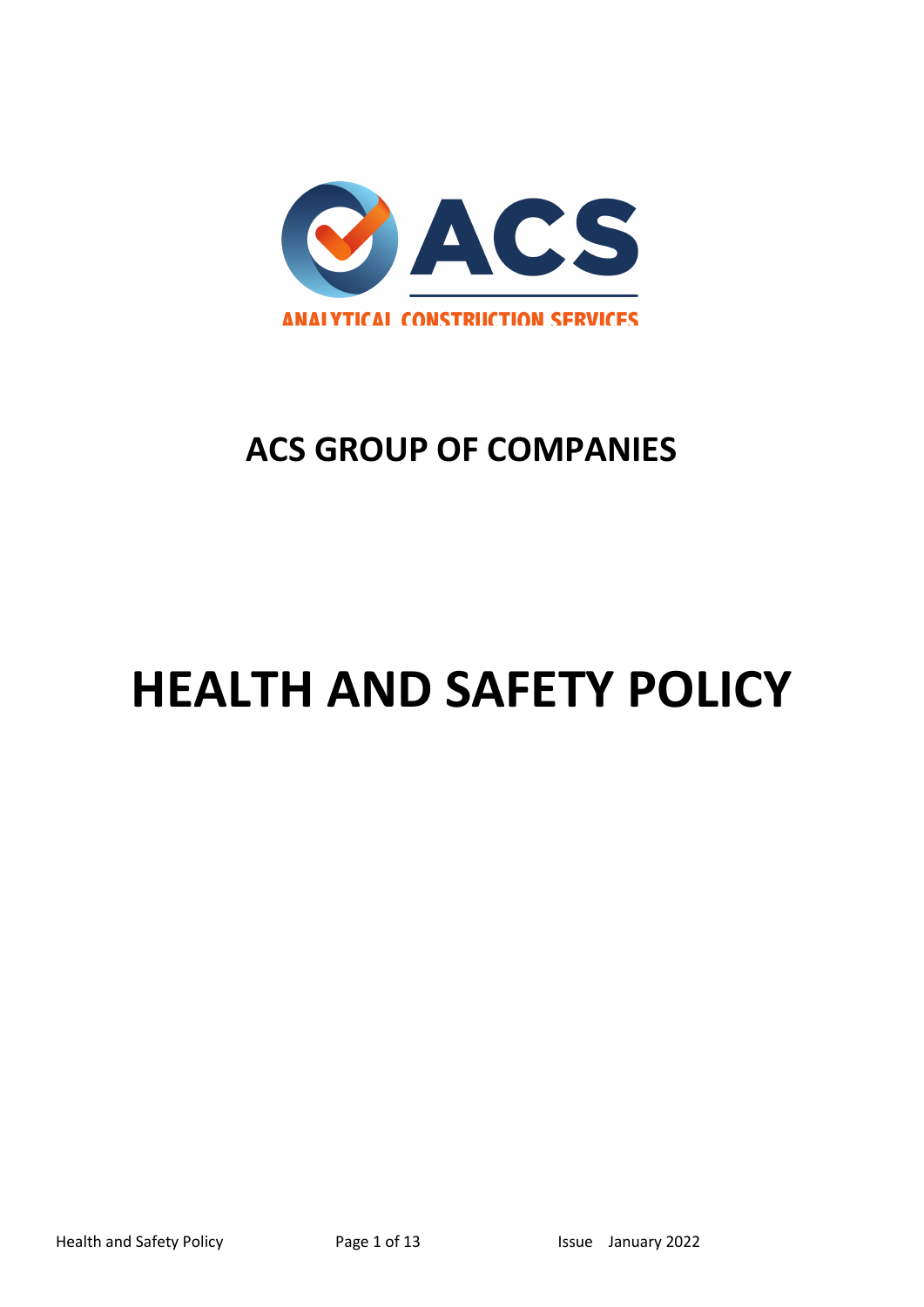# **INDEX**

| 1.0  | <b>Health and Safety Policy Statement</b>               | 3              |
|------|---------------------------------------------------------|----------------|
| 2.0  | Organisation                                            | 4              |
| 3.0  | <b>Responsibilities</b>                                 | 5              |
| 3.1  | <b>Managing Director</b>                                | 5              |
| 3.2  | Managers                                                | 6              |
| 3.3  | <b>Health and Safety Advisor</b>                        | $\overline{7}$ |
| 3.4  | All Employees                                           | $\overline{7}$ |
|      |                                                         |                |
| 4.0  | <b>Arrangements</b>                                     | 8              |
| 4.1  | Training                                                | 8              |
| 4.2  | <b>Risk Assessments</b>                                 | 8              |
| 4.3  | <b>Method Statements</b>                                | 8              |
| 4.4  | Control of Substances Hazardous to Health               | 9              |
| 4.5  | <b>Construction (Design and Management) Regulations</b> | 9              |
| 4.6  | Sub-Contractors                                         | 10             |
| 4.7  | Personal Protective Equipment                           | 10             |
| 4.8  | Plant and Equipment                                     | 10             |
| 4.9  | <b>Accident Reporting</b>                               | 11             |
| 4.10 | <b>First Aid</b>                                        | 11             |
| 4.11 | <b>Emergency Procedures</b>                             | 12             |
| 4.12 | <b>Noise</b>                                            | 12             |
| 4.13 | Monitoring                                              | 12             |
| 4.14 | Welfare                                                 | 12             |
| 4.15 | <b>Consultation with Employees</b>                      | 12             |
| 4.16 | <b>Manual Handling</b>                                  | 12             |
| 4.17 | Working with Electricity                                | 13             |
| 4.18 | <b>Display Screen Equipment</b>                         | 13             |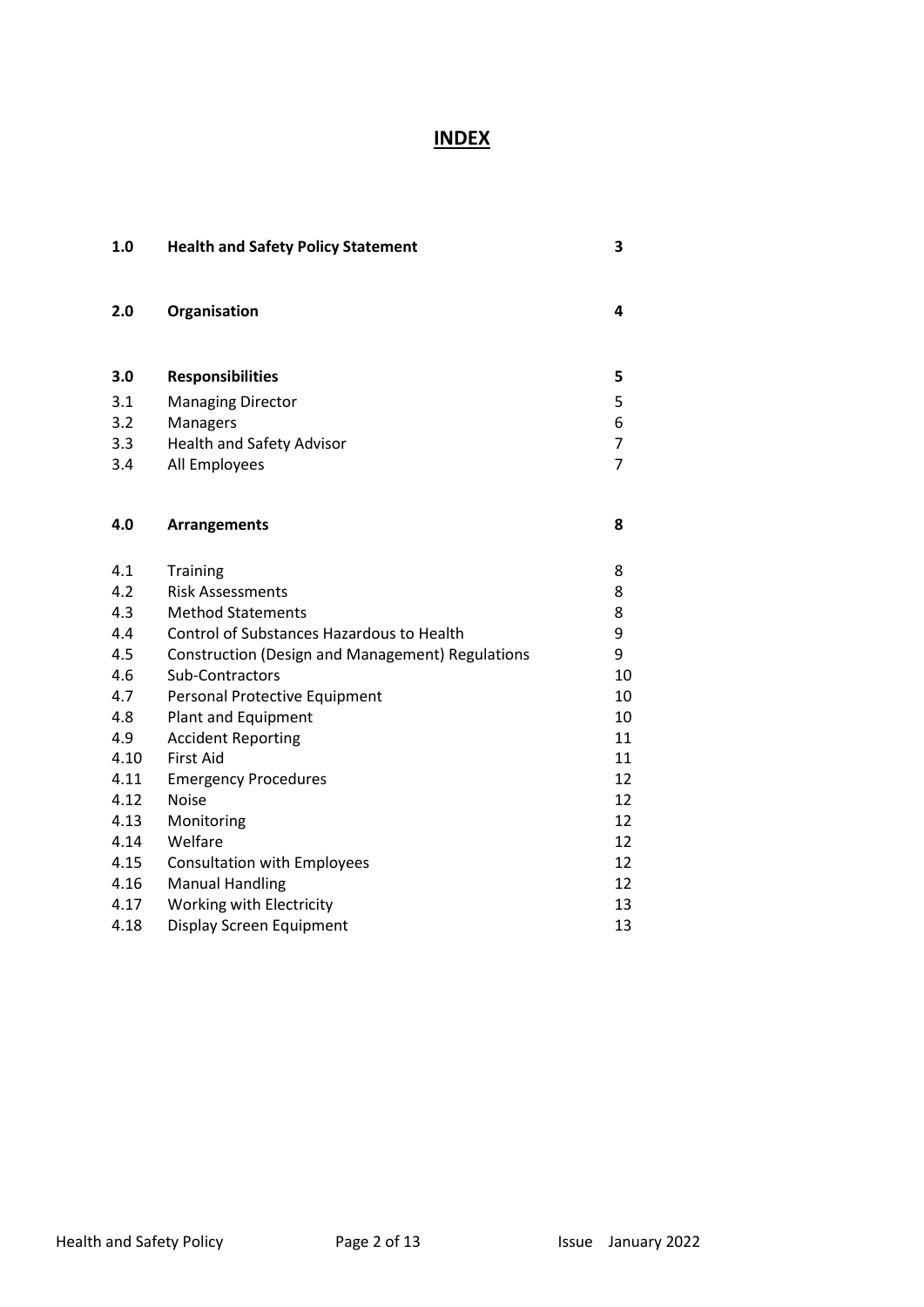#### **1.0 HEALTH AND SAFETY POLICY STATEMENT**

The ACS Group of Companies (ACS) is committed to conducting its operations in a manner that safeguards the health and safety of its employees, and others who may be affected by its operations, and to protect property and the environment against damage and loss.

The Company recognises and accepts their legal responsibility as employers in the duties imposed upon them by the Health and Safety at Work etc. Act 1974, and other relevant statutory provisions.

The Company shall ensure the health, safety and welfare at work of its employees by:

- Establishing and maintaining safe systems of work to provide adequate controls of the health and safety risks arising from their work activities
- Consulting with employees on matters affecting their health and safety
- Providing and maintaining safe plant and equipment
- Ensuring the safe handling and use of materials and substances
- Providing adequate information, instruction and supervision in order to ensure that all employees are competent to carry out their tasks and providing them with training as required
- Providing and maintaining safe working environments with adequate facilities for the welfare of employees whilst at work
- Providing adequate resources to ensure the health, safety and welfare of its employees
- Ensuring the Company's management and employees are aware of and observe current regulations and to encourage and require suppliers and sub-contractors to adopt similar commitments.
- Encouraging a positive and constructive approach to health and safety, to require and promote the responsibility of personnel to work in a manner that is safe for themselves and others who may be affected by their activities.

The effectiveness of this policy shall be reviewed periodically, and changes implemented as required.

This policy is endorsed for and on behalf of the Directors of the ACS Group of Companies

C. fampen-Jar

Signed:

Position: Managing Director

Date: January 2022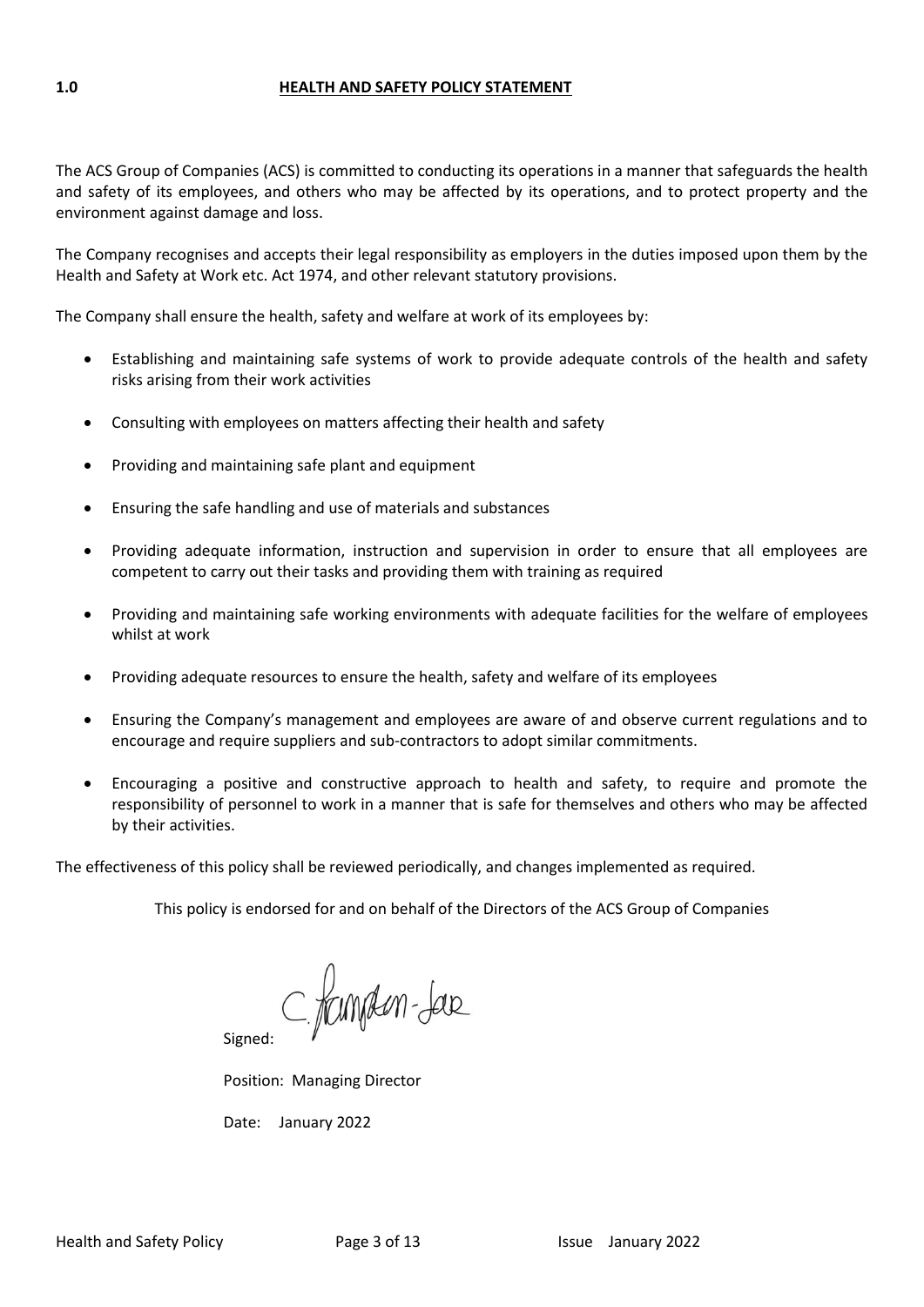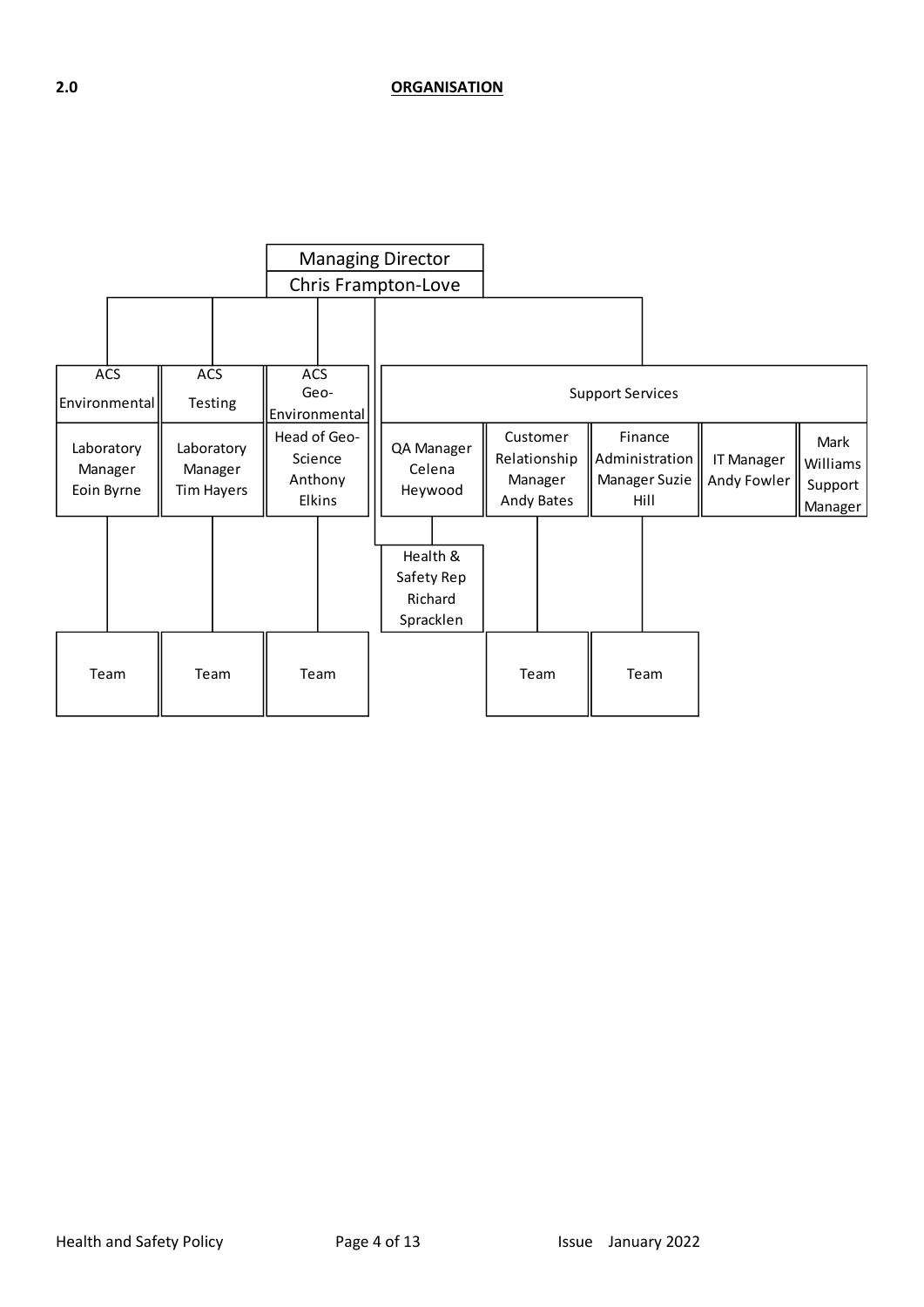# **3.0 RESPONSIBILITIES**

# 3.1 MANAGING DIRECTOR

- Ensure that the Health and Safety Policy is monitored and that revisions are made as necessary to reflect changes in legislation or Company development.
- Ensure that the Health and Safety Policy is being adhered to and that appropriate actions are taken as required.
- Know the requirements of relevant statutory provisions and safe working practices and ensure that staff under their control are conversant with them and have received adequate training in order to carry out their responsibilities.
- Ensure that employees, and those for which they are responsible, are given adequate information regarding risks associated with their work, the use of personal protective equipment and any other matters affecting their health and safety.
- Ensuring adequate monitoring and health surveillance arrangements and procedures are undertaken where necessary.
- Monitoring the health and safety performance of the organisation to ensure continued compliance with relevant regulations and company standards.
- Ensure that only competent sub-contractors are employed who have experience in the type of work to be carried out and can demonstrate a good health and safety record.
- Make provision at tendering and planning stage to ensure that adequate allowance is made for health, safety and welfare facilities and equipment as far as reasonably practicable.
- Ensure that all accidents and incidents are correctly reported and investigated, and to act on the results of investigations.
- Communicating with the Health and Safety Advisor and all personnel under their control to ensure the full and effective dissemination of information relating to health and safety, attending safety meetings responding to employee's initiatives in relation to health and safety matters.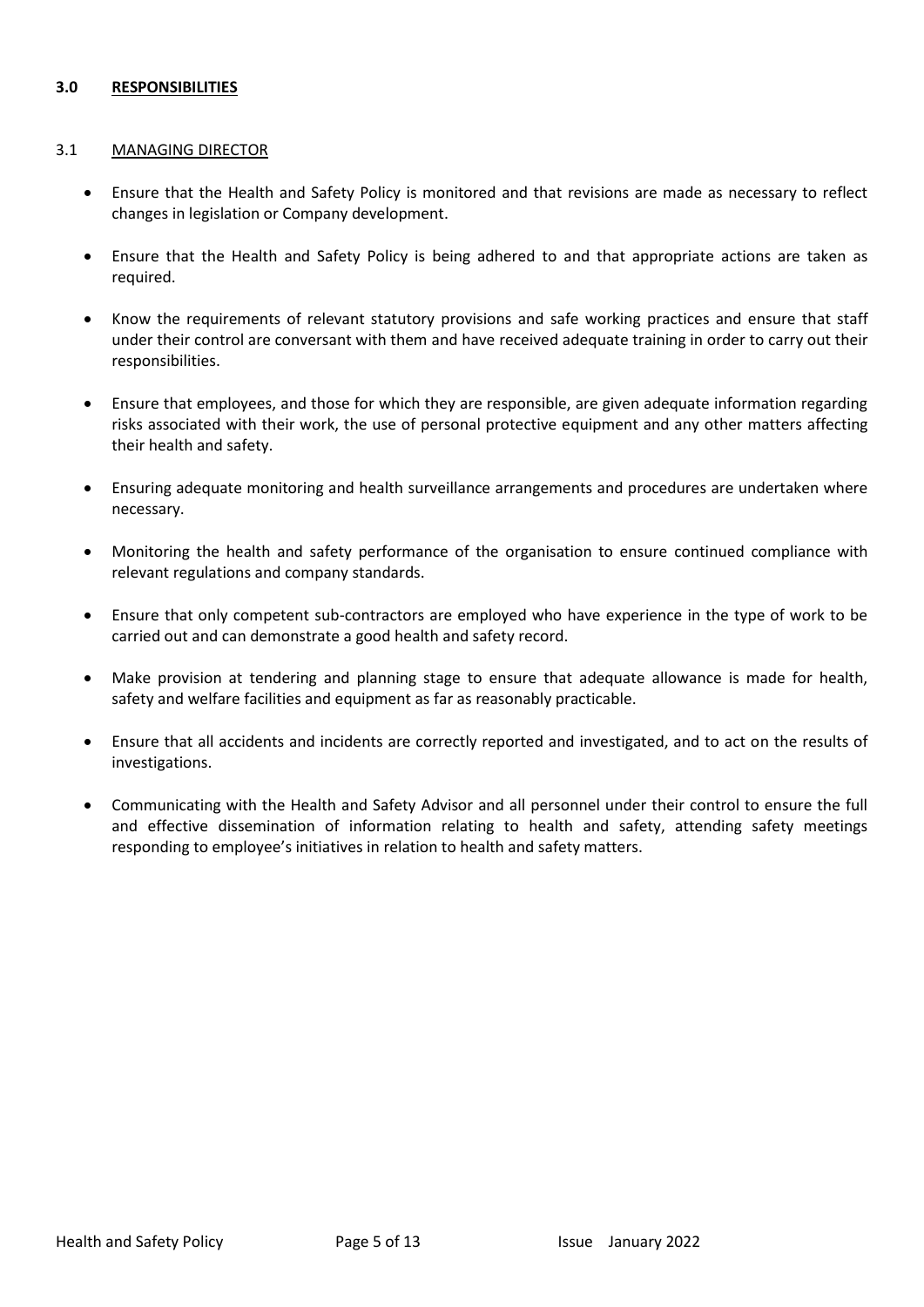# 3.2 MANAGERS

- Ensuring that all personnel under their control understand and comply with the company policies and procedures.
- Organise the work so that it is carried out with the minimum of risk to people and that equipment, materials and workplaces are maintained as safe as reasonably practicable.
- Comply with approved procedures and method statements and ensure that prior to any work commencing a risk assessment has been carried out and method statement produced, and that all relevant persons have been made aware of the risks and the controls in place.
- Ensure that all persons under their control have received the necessary information, instruction and training and are competent to carry out their allocated tasks.
- Communicating regularly with all personnel under their control and the Managing Director to ensure the full and effective dissemination of information relating to health and safety.
- Ensure that all plant and equipment is safe, has the required certificates of inspection or examination and is operated by trained and competent personnel.
- Ensuring that all personnel under their control fully understand the correct procedures for the use and maintenance of all safety equipment, personal protective equipment, first aid and welfare facilities provided by the company.
- Ensure that appropriate First Aid and fire fighting equipment is readily available and properly maintained.
- Carrying out regular inspections of all sites, facilities, plant and equipment to ensure identification of hazards and maintenance of safety standards.
- Ensure that any accidents and near misses are reported and investigated.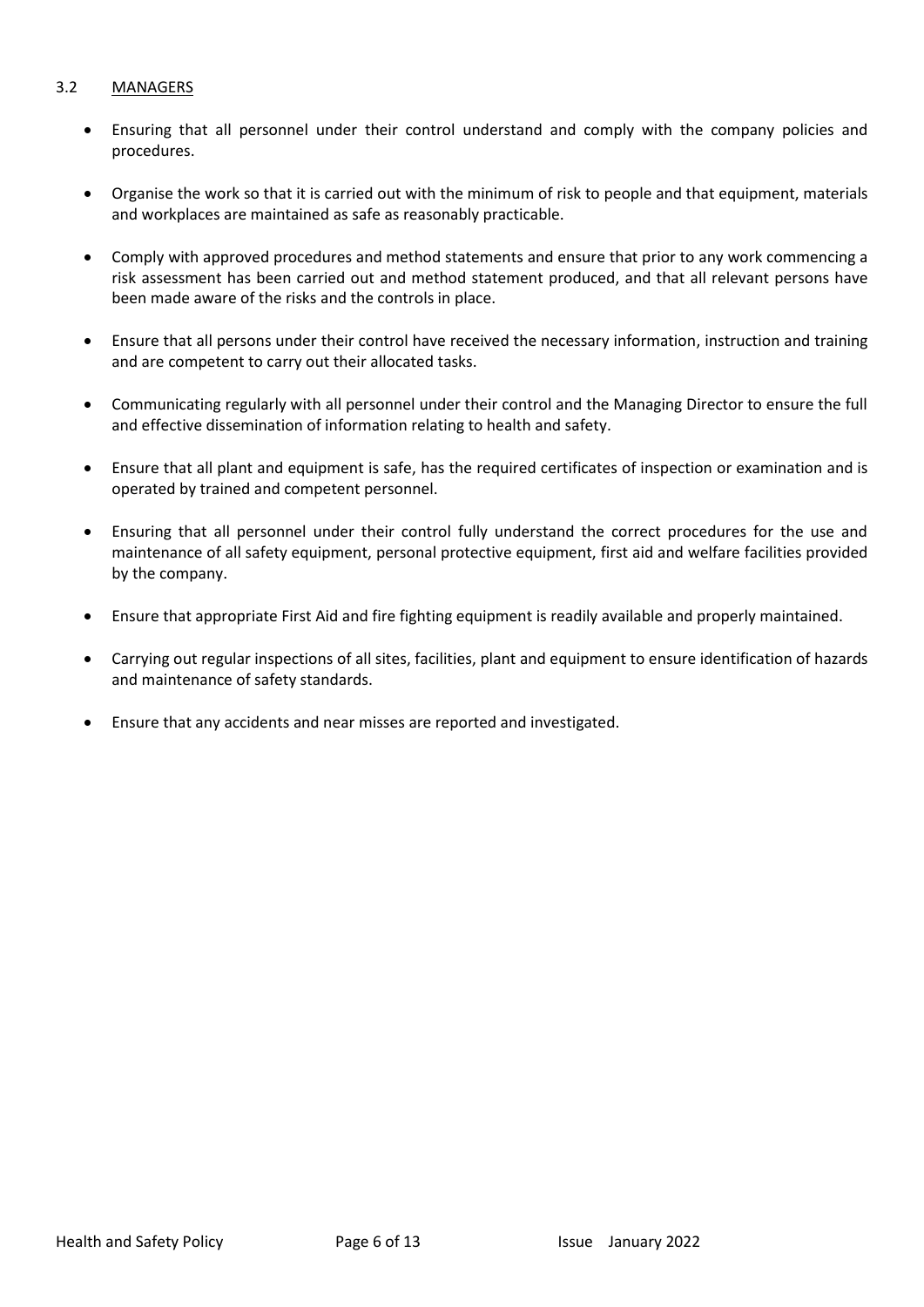#### 3.3 HEALTH AND SAFETY ADVISOR

- To provide competent advice and guidance on all matters relating to health, safety and welfare.
- To monitor compliance with and the effectiveness of the health and safety policy, procedures against legislative requirements.

### 3.4 ALL EMPLOYEES

- Comply with the Company health and safety rules and procedures.
- Co-operate with supervisors and managers on health and safety matters.
- Take reasonable care of their own health and safety, and others who may be affected by their actions.
- Not interfere with anything provided to safeguard their health and safety.
- Do not operate any plant or equipment unless trained and instructed to do so.
- Report any hazards or defect affecting the safety of any plant or equipment or any other safety concern to the appropriate person.
- Report all accidents, near misses, dangerous occurrences and workplace illness immediately to the appropriate supervisor.
- Wear the correct personal protective equipment and use the correct safety devices at all times.
- Conduct themselves in an orderly manner at all times and refrain from any form of horseplay.
- Attend any training sessions provided to support health and safety in the workplace.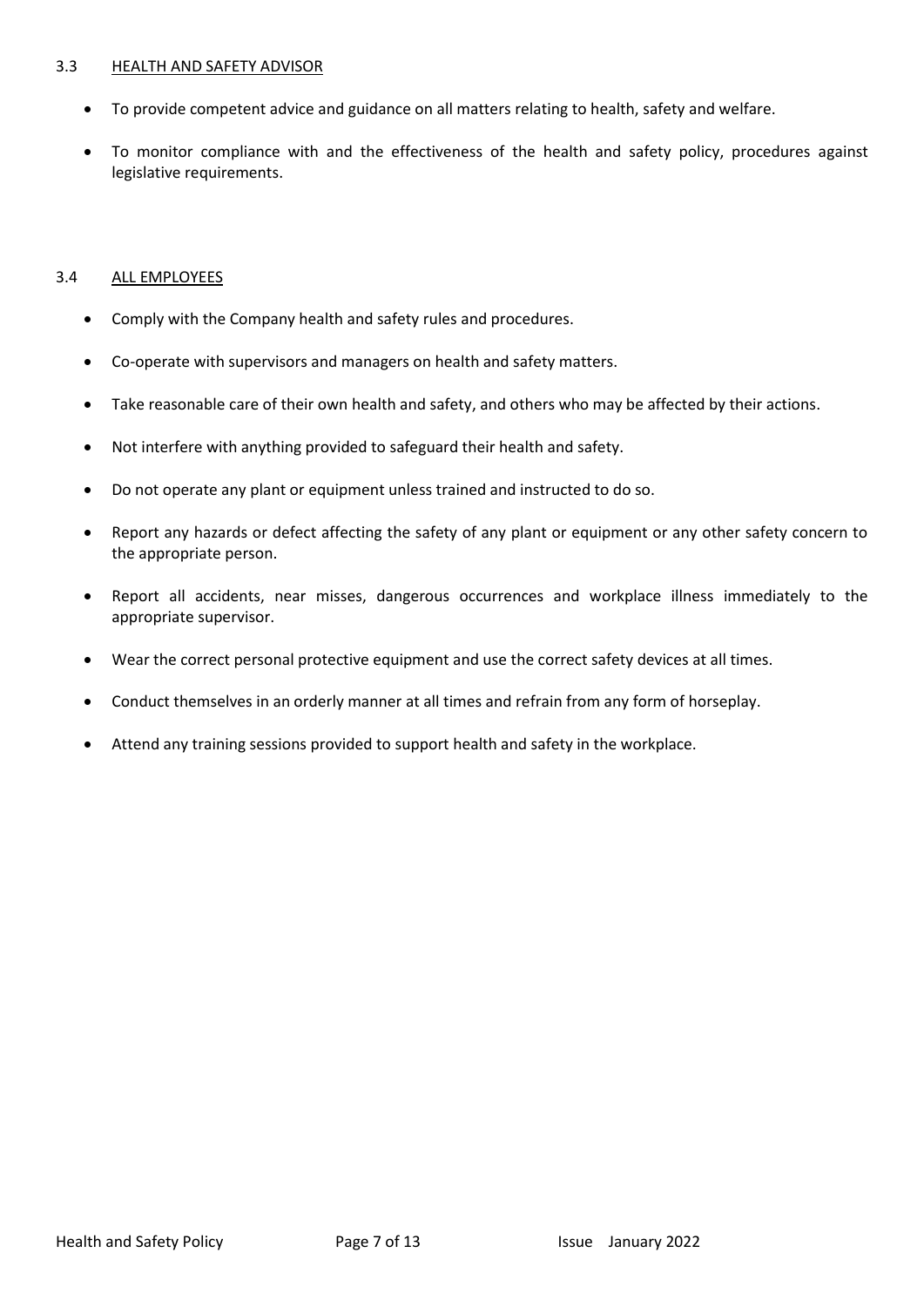# **4.0 ARRANGEMENTS**

# 4.1 TRAINING

ACS is committed to providing all employees with adequate training to ensure that they are competent to perform their allocated tasks, work in a safe manner and can identify potential health and safety risks to themselves and their fellow employees.

All employees will be inducted on joining the company during which their manager will determine and deliver their specific training in respect of health and safety.

All staff required to attend client sites will hold an appropriate CSCS card.

Training needs for each employee shall be assessed annually to ensure that the training remains relevant to the tasks undertaken.

Records of training and renewal dates shall be maintained for all employees.

# 4.2 RISK ASSESSMENTS

The Company is required by The Management of Health and Safety at Work Regulations 1999 to carry out an assessment of the risks to health and safety of all persons who may be affected by their business. This will include employees, sub-contractors, visitors and members of the public.

The purpose of a risk assessment is to:

- Identify operations, tasks and processes which have the potential to cause harm to employees or others
- Identify the potential of the hazard being realised and the potential consequences which might then occur (the risk)
- Implement measures to eliminate or reduce exposure to the risk.

The Risk Assessment will include the frequency and duration of exposure to the risk, the maximum number of people exposed to the risk, a list of the particular hazards and the actions already taken to control the risk. The hazards still outstanding will be listed and assessed as to their likelihood and severity. The overall assessment of the residual risk will then be assessed. Once the risks have been identified and assessed, control measures can be implemented to either remove the risk from the workplace, reduce the risk to as low a level as possible or reduce the number of persons exposed to the risk.

Risk Assessments will be in place for each area of work. If standard risk assessments are used, they will be reviewed and amended as required to include specific risks associated with the works.

The action required to remove or control the risks will be incorporated within the methods statement.

All relevant persons will be made aware of the risks and of the controls that are required. Risk Assessments will be reviewed when the work activity changes.

### 4.3 METHOD STATEMENTS

The Management of Health and Safety at Work Regulations 1999 require employers to ensure the provision of a safe system of work. The preparation of a Method Statement is an important part of the planning of a safe system.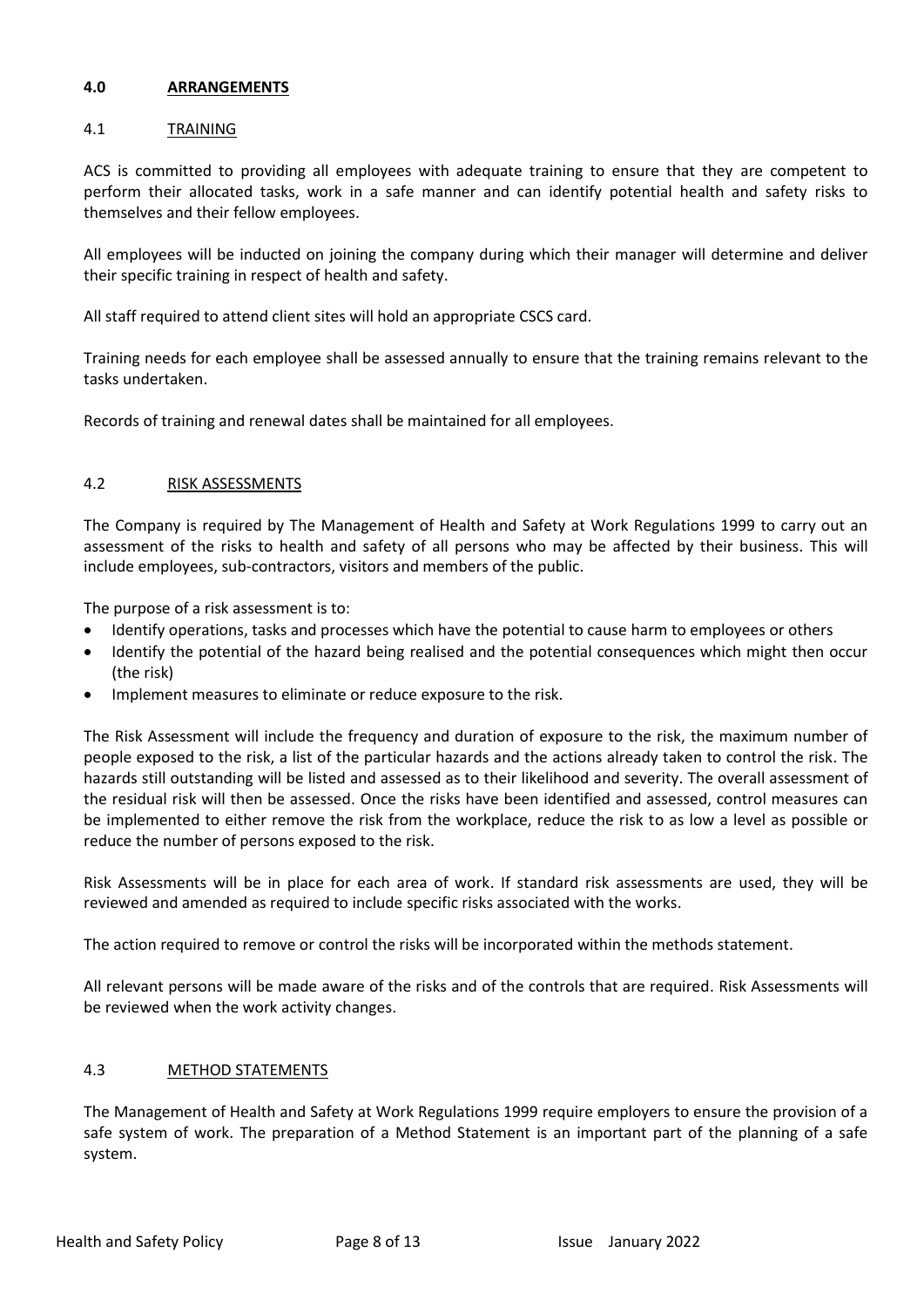The amount of detail included in a method statement will depend on the size and complexity of the works. The control measures identified within the risk assessment will be included within the document. All persons employed on the activity shall be instructed on how to complete the works safely and in accordance with the risk assessment and method statement.

Method statements shall be in place for works that are carried out by sub-contractors on behalf of the Company prior to works commencing. All sub-contractor's method statements will be reviewed by the relevant ACS Manager to ensure that they are suitable and sufficient for the works to be carried out.

# 4.4 CONTROL OF SUBSTANCES HAZARDOUS TO HEALTH

The Company is committed to complying with the requirements of the COSHH Regulations and will:

- Identify any substances used which may be defined as "a substance hazardous to health" within the COSHH Regulations
- Determine the hazard associated with the substance
- Assess the risk associated with the use of the substance
- Maintain a register of all hazardous substances which are used
- Ensure that relevant employees are made aware of the risk associated with the substance and the precautions to be taken
- Ensure that exposure of its employees to substances hazardous to health is either prevented of adequately controlled.

The COSHH assessment will specify the controls to be in place, the personal protective equipment to be used when handling the substance, First Aid, fire precautions, risks to health and storage/disposal requirements. Where possible, hazardous substances will be substituted by other, less harmful substances.

# 4.5 CONSTRUCTION (DESIGN AND MANAGEMENT) REGULATIONS 2015 (CDM)

The CDM Regulations apply to all construction projects, with additional duties for projects that are notifiable to the Health and Safety Executive (i.e., those that last more than 30 days and have more than 20 workers working simultaneously at any point on the project or will involve more than 500-man days of work).

The main duties of the Principal Contractor are as follows:

- Plan, manage, monitor and co-ordinate the construction phase in liaison with the client and principal designer
- Prepare, develop and implement a construction phase plan that ensures the work is carried out without risk to health and safety
- Secure the site to prevent unauthorised access
- Ensure suitable welfare facilities are in place, provided either by ACS or the client or public facilities are identified for short term work and maintained throughout the construction phase
- Ensure all persons on site have been given site inductions and all relevant information and rules that are relevant to the site and their work
- Liaise with the Principal Designer regarding ongoing design
- At the end of the contract pass all relevant information to the Principal Designer for the development of the Health and Safety File.

The main duties of the Contractor are as follows:

• Plan, manage and monitor construction work under their control so that is carried out without risks to health and safety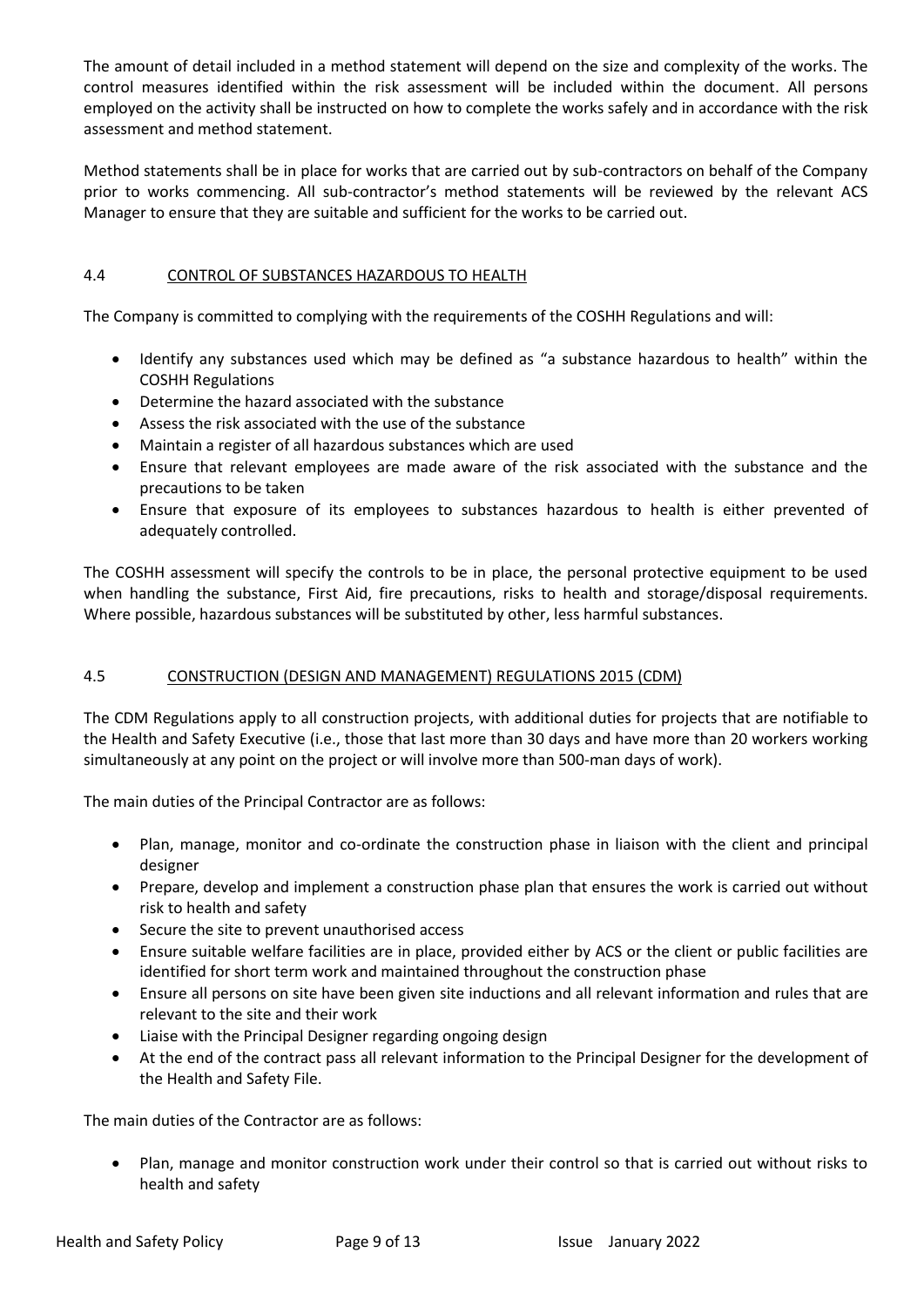- For projects involving more than one contractor, co-ordinate their activities with others in the project team
- Comply with directions given to them by the principal designer or principal contractor
- For single contractor projects, prepare a construction phase plan.

A Site Safety File shall be in place and shall contain all information regarding health and safety on the site e.g., Construction Phase Plan, Risk Assessments, Method Statements, COSHH, etc.

# 4.6 SUB-CONTRACTORS

Only approved sub-contractors are employed by the Company. Prior to award of the sub-contract, they are assessed to ensure that they are competent to carry out the work. This assessment will include an evaluation of their Health and Safety Policy, relevant insurances, training and competence records and previous work record.

Prior to starting work Risk Assessments and Method Statements shall be reviewed by the Site Manager.

All sub-contractor personnel shall be inducted before starting work – the induction shall include general Site Safety Rules and specific hazards associated with their operations. As part of the induction competency records and inspection records of any plant and equipment shall also be checked.

Regular liaison shall take place to ensure that operations are planned to minimise risks caused by contractors working on live Client premises. Where possible, contractors' operations shall be segregated.

# 4.7 PERSONAL PROTECTIVE EQUIPMENT

The Company will provide employees with all necessary personal protective equipment and clothing to allow them to undertake their assigned tasks whilst maintaining healthy and safe working conditions. PPE will be issued to employee's dependant on their tasks, at no cost to the employee and as identified within the relevant risk assessments.

It is the responsibility of the relevant Manager to ensure that all employees have the necessary PPE to carry out the tasks assigned to them.

It is the responsibility of employees to ensure that their PPE is maintained and to bring any loss or defects to the attention of their Line Manager. Employees will be trained in the use of PPE where required and will be expected to use PPE in accordance with instructions.

# 4.8 PLANT AND EQUIPMENT

In accordance with the Provision and Use of Work Equipment Regulations 1998 all plant and equipment used by the Company shall be fit for use and properly maintained and inspected.

All plant and equipment will be inspected before use to ensure that it is fit for purpose.

Visual inspections of all plant and equipment will be carried out on a daily basis. On a weekly basis, records of inspections of plant and equipment shall be maintained. All defects must be reported to the relevant person for action.

The Manager shall ensure that all statutory inspections have been carried out and certificates are in place as required prior to starting work e.g., for chains and lifting equipment.

Only persons who are trained, competent and authorised to do so shall operate plant and equipment.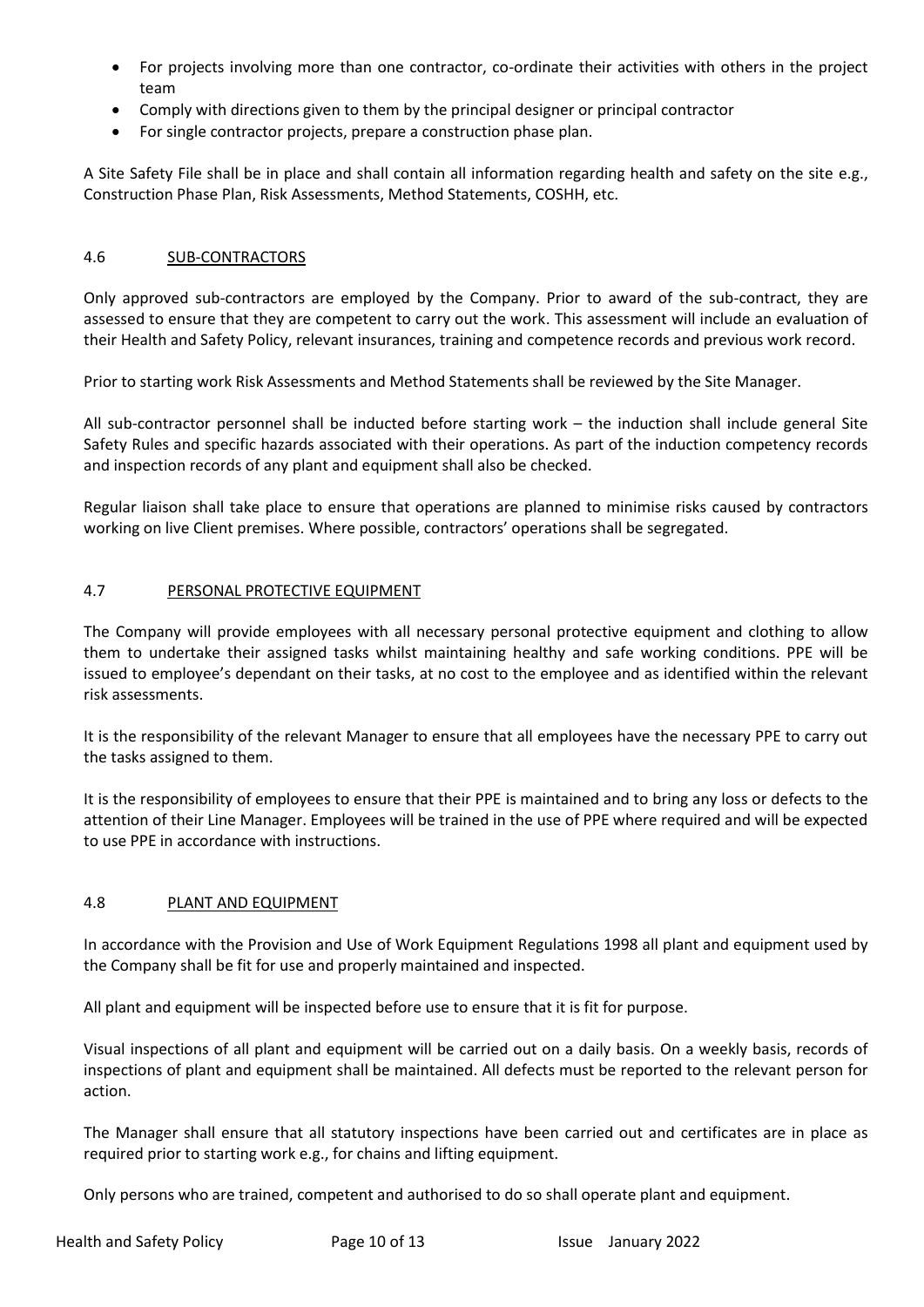### 4.9 ACCIDENT REPORTING

All accidents and incidents will be reported to the relevant Manager as soon as possible and will be recorded in the Accident Book. If possible, the person involved in the accident should complete the form, the First Aider should report what treatment or advice was given.

The Reporting of Injuries, Diseases and Dangerous Occurrences Regulations 2013 require that certain incidents are reported to the Health and Safety Executive. Specified injuries and dangerous occurrences will be reported to the Health and Safety Executive immediately. For accidents that result in more than seven days off work, a report must be sent to the Health and Safety Executive within fifteen days. Records must be retained of all accidents that result in more than three days off work. Accidents should be reported using the website www.hse.gov.uk/riddor.

Occupational diseases e.g., hand arm vibration syndrome, occupational asthma, carpal tunnel syndrome, any occupational cancer etc. will be reported to the Health and Safety Executive once a diagnosis has been received.

Specified injuries include the following:

- Fracture, other than to fingers, thumb or toes
- Amputation
- Loss of sight (temporary or permanent)
- Serious burns covering more than 10% of the body
- Unconsciousness caused by head injury or asphyxia.

Dangerous occurrences include the following:

- Collapse, overturning or failure of any load bearing parts of lifts and lifting equipment
- Accidental release of any substance that could cause injury to any person
- Plant or equipment coming into contact with overhead lines

For all major accidents and dangerous occurrences an accident investigation will be carried out. An accident investigation report will be produced which will document the cause or causes of the accident and recommend steps to be taken to prevent the incident reoccurring.

Records of accidents will be retained for three years.

# 4.10 FIRST AID

The Company will provide First Aid kits in each office and laboratory and nominate a member of staff at each location to be the trained First Aider for that area and be responsible for maintaining the First Aid kit.

All employees engaged in site activities will be issued with a First Aid kit.

All employees will be made aware of the location of the First Aid kit and the First Aider as part of their induction. The location of the First Aid kit and the names of the First Aiders will be displayed.

Eyewash will be provided in sealed containers where mains tap water is not readily available for eye irrigation.

Any injury requiring First Aid will be reported in the Accident Book.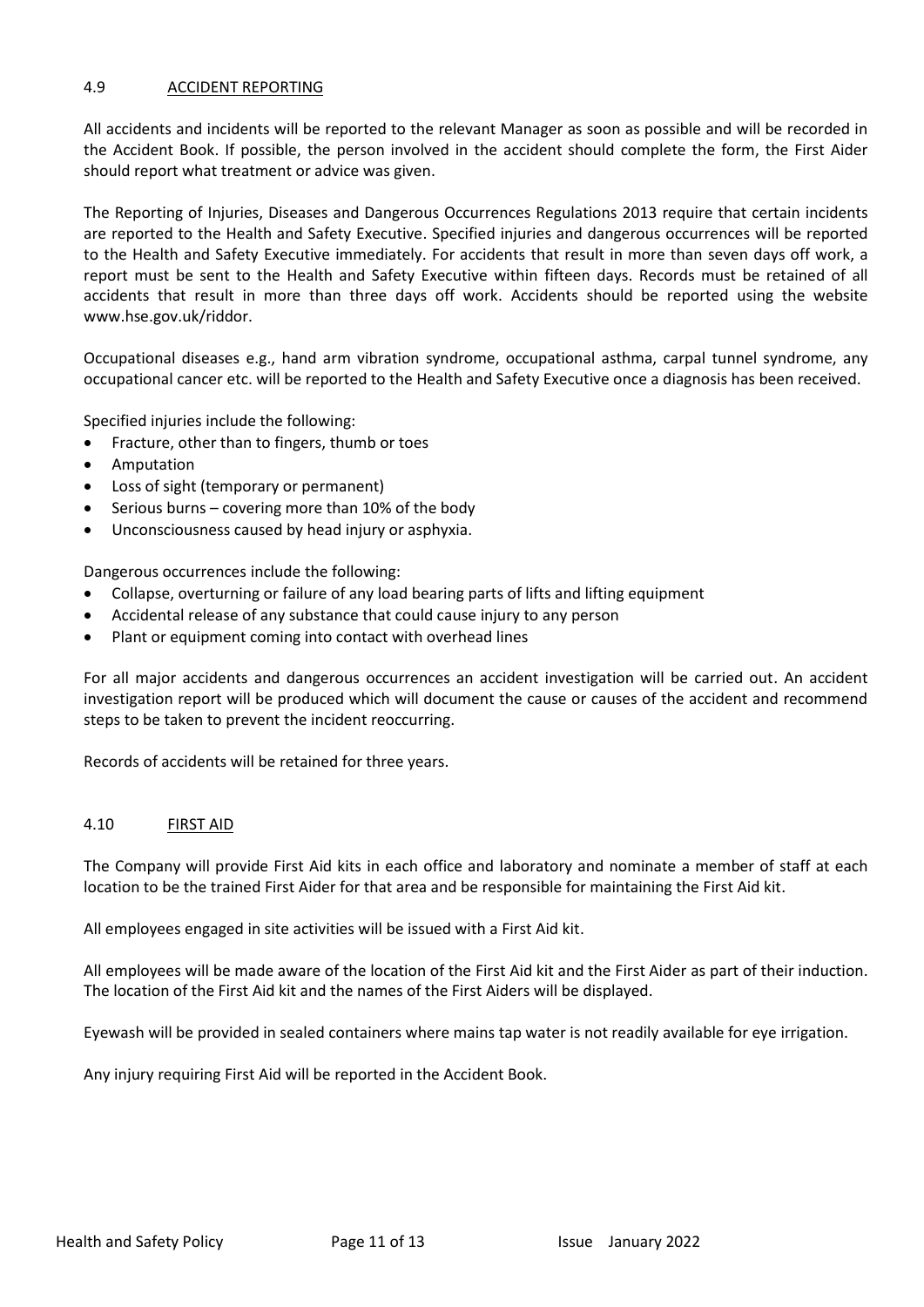# 4.11 EMERGENCY PROCEDURES

The Company will ensure that a fire risk assessment is carried out for the offices and laboratories. Fire and evacuation procedures will be implemented, and fire extinguishers and alarms shall be provided and maintained. All employees will be made aware of the fire and emergency procedures on induction. All visitors will sign on and off site and will be made aware of the emergency procedures and muster point.

# 4.12 NOISE

In accordance with the Control of Noise at Work Regulations 2005, if there is any possibility that noise levels may exceed 80 dB(A), a noise assessment will be carried out by a competent person.

Where noise levels exceed the first action level, employees will be issued with and trained in the use of appropriate hearing protection and zones marked with signage. Should noise levels exceed the second action level the wearing of hearing protection will be compulsory.

### 4.13 MONITORING

Health and safety audits and inspections of offices, laboratories and site activities will be carried out in accordance with an audit schedule administered by the Health and Safety Advisor. The results of the audits and inspections will be reported to Management and reviewed on a regular basis to ensure that actions are taken as required to correct deficiencies.

### 4.14 WELFARE

ACS will provide adequate welfare facilities (including washrooms, lavatories and eating areas) in its offices and ensure that such facilities are maintained in a clean and hygienic condition.

For site work, welfare facilities should be provided or available for use locally. These should be identified and agreed before staring work.

### 4.15 CONSULTATION WITH EMPLOYEES

All employees shall be consulted on any matters which may affect their health and safety whilst at work. Employees will be represented by their supervisor, who will be responsible for bringing any health and safety concerns to the notice of the Director, and for passing any information relating to health and safety from the Director to the workforce.

### 4.16 MANUAL HANDLING

In accordance with The Manual Handling Operations Regulations 1992, where possible the requirement for manual handling will be avoided by the use of mechanical means. If this is not practicable then a risk assessment will be carried out and control measures implemented to reduce the risk to the lowest practical level.

When required, training shall be given in manual handling techniques.